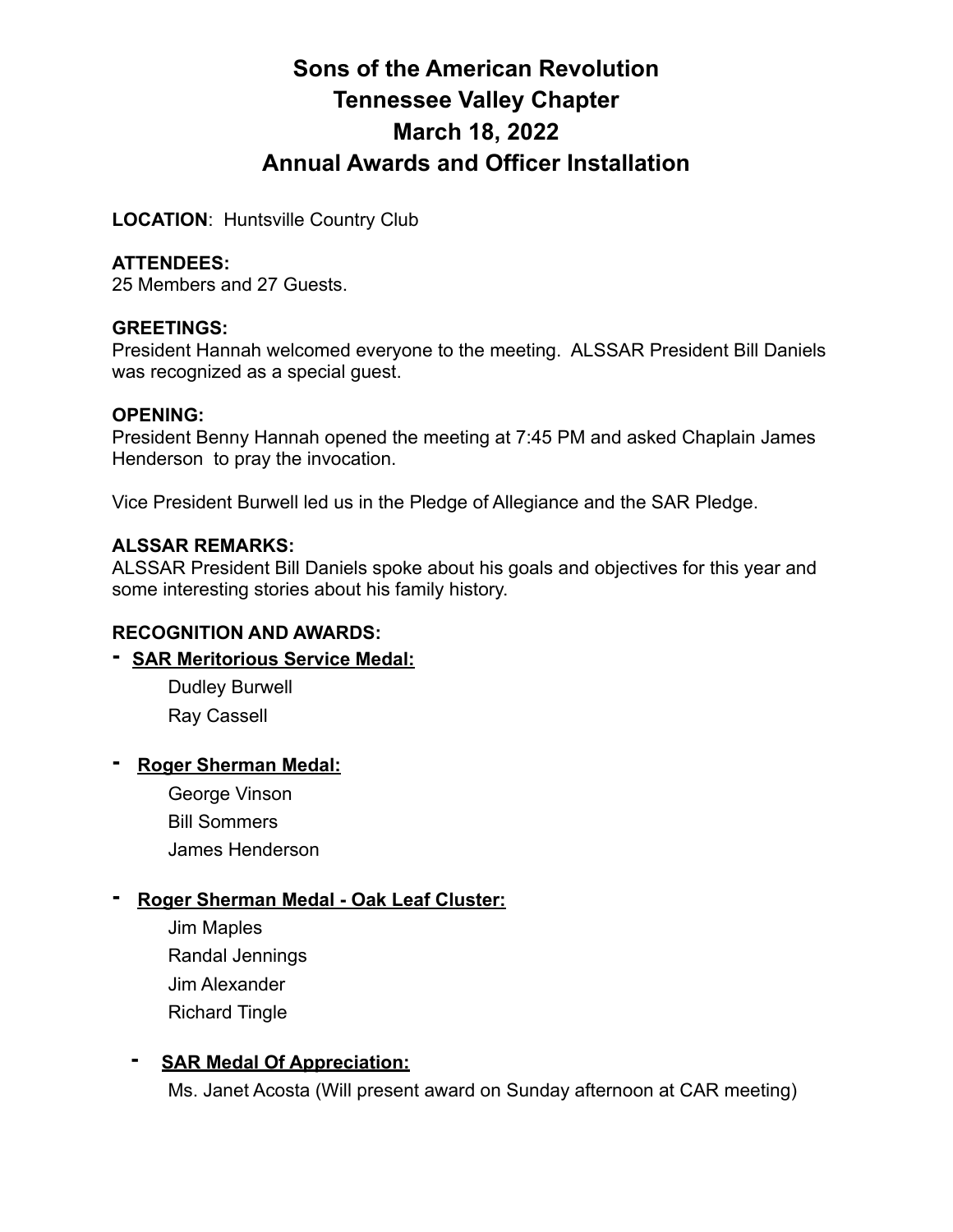# **- SAR Medal Of Appreciation - Oak Leaf Cluster:**

Ms. Linda Maples Ms. Janice Jennings

# **- Lydia Darragh Medal:**

Ms. Iris Hannah

# **- Chapter Distinguished Service Certificate:**

Jim Griffin David Billings David Byers

# **CAR - SAR Medal Of Appreciation:** Ken Michel

 **- Chapter Medal Of Appreciation:** Jess Brown

#### **INSTALLATION OF 2022-2023 OFFICERS:**

ALSSAR President Bill Daniels presided over the installation of the following 2022-2023 Officers.

President - Dudley Burwell Vice President - Mark Hubbs Recording Secretary - George Vinson Corresponding Secretary - Jim Maples Registrar - Ray Cassell Treasurer - Randall Jennings Chaplain - James Henderson Historian - Jim Alexander Genealogist - Bill Sommers Chancellor - Richard Tingle

# **INDUCTION OF NEW MEMBERS AND SUPPLEMENTALS: None**

# **PRESIDENT'S REMARKS:**

**Outgoing President:** Outgoing President Hannah gave a summary of the many accomplishments last year and thanked the officers and members for their help and support.

**Incoming President:** Incoming President Burwell recognized past officers from the chapter, state, and national and noted the number present in the audience tonight. He